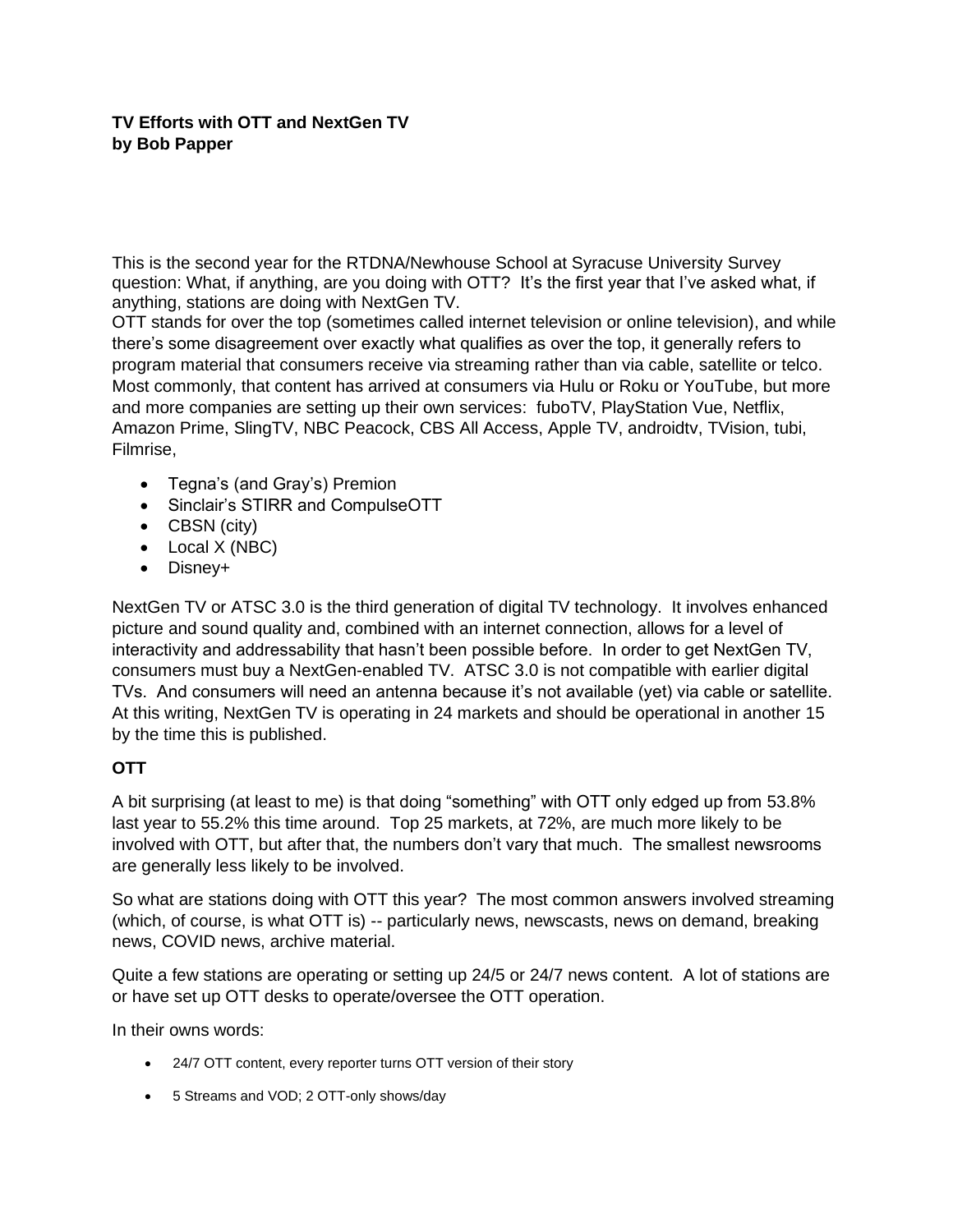- All feeds and stories are available on OTT
- All newscasts are on demand on streaming. We also stream individual story videos on a different channel
- Breaking news, weather and sports ... and developing other regular programming for 2021
- Creating programming outside of on-air
- Fully program 24/7 schedule; newscasts that are streaming only; breaking news and weather coverage on streaming
- Installing "desk" to provide updates directly to OTT
- OTT desk, dozens of videos from our archives
- Posting newscasts, updating every 5 hours, posting special programming, newsers, etc.
- Producing unique content for our branded OTT channel
- Stream live and add new video content throughout day, beef up current channels with content
- We are preparing an OTT/digital desk for live streaming and other purposes
- Working to install an OTT desk where exclusive digital content, including but not limited to breaking news, can be streamed on OTT apps

OTT is clearly still a work in progress, but the answers to the question on what stations are doing and why are much more concrete and specific this time around.

|             | Reach new | Go deeper | Make    | Tell stories   | Get more      | Too      |
|-------------|-----------|-----------|---------|----------------|---------------|----------|
|             | audiences | with      | extra   | you wouldn't   | feedback from | early to |
|             |           | content   | revenue | otherwise tell | the audience  | tell     |
| All TV      | 57.8%     | 29.9%     | 24.7%   | 11.7%          | 8.4%          | 57.8%    |
| Market      |           |           |         |                |               |          |
| $1 - 25$    | 64.3      | 42.9      | 35.7    | 14.3           | 3.6           | 53.6     |
| $26 - 50$   | 83.3      | 38.9      | 16.7    | 11.1           | 5.6           | 33.3     |
| $51 - 100$  | 53.2      | 27.7      | 27.7    | 8.5            | 8.5           | 59.6     |
| $101 - 150$ | 52.9      | 23.5      | 20.6    | 11.8           | 8.8           | 70.6     |
| $151+$      | 48.1      | 22.2      | 18.5    | 14.8           | 14.8          | 59.3     |

## **Is OTT allowing you to …**

Note that the two biggest winners are "reach new audiences" and "too early to tell." They won last year as well. Both were up slightly from a year ago. So was "go deeper with content." The other three choices were all down from a year ago.

## **NextGen TV … ATSC 3.0**

A new question this year: What, if anything, are you doing with NextGen TV (ATSC 3.0)? Some TV companies (especially Sinclair and Nexstar) see this as critical to the future of local TV; others are not as sure. The key idea behind NextGen TV or ATSC 3.0 is a merging of television and internet technologies. Through changes in compression, it allows a higher quality (4K) picture and better audio. But the reason TV companies are particularly interested in NextGen is addressability. Because of the internet connection, it allows stations to tailor commercials to specific zip codes or even homes.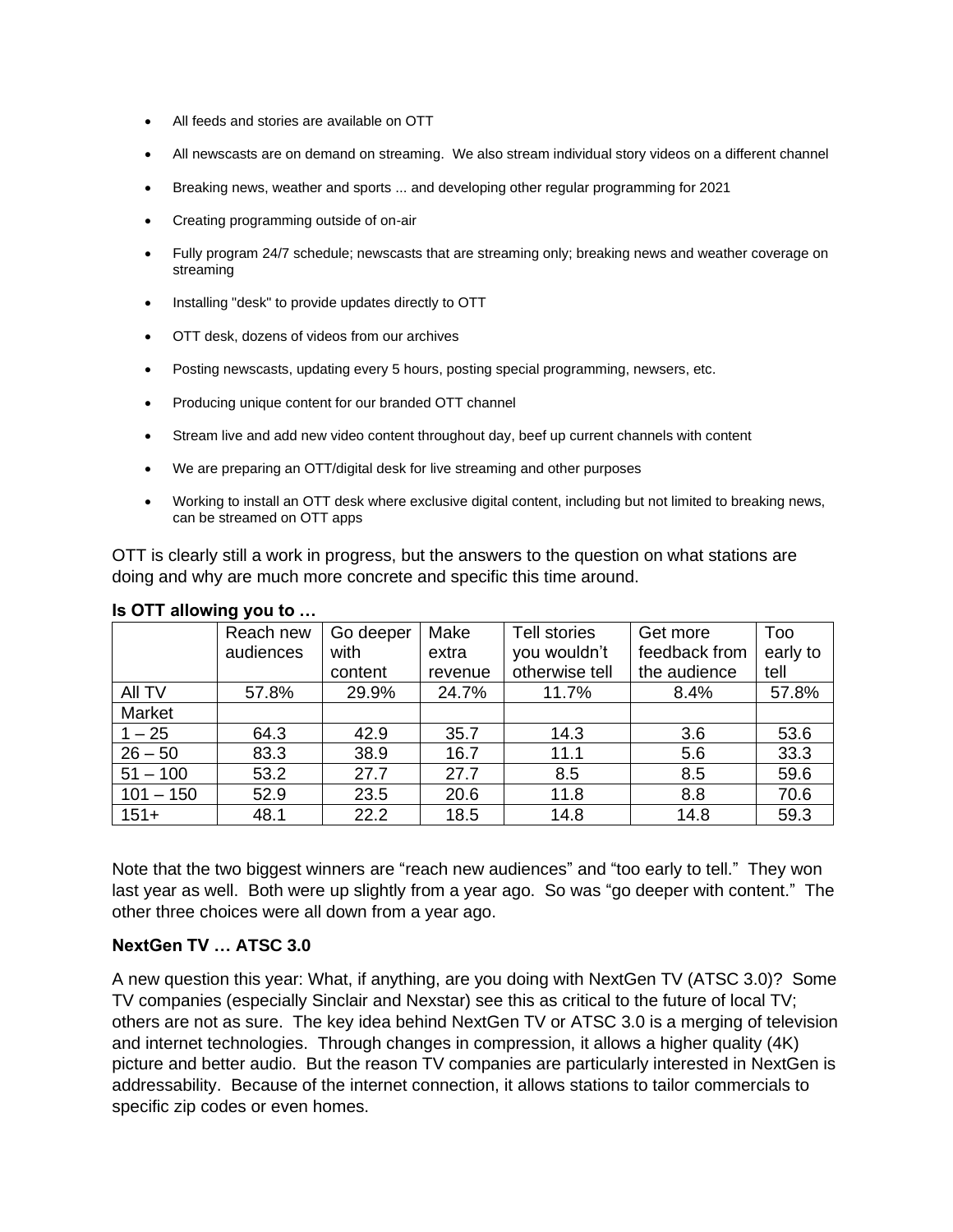That could enhance station profits. But consumers have to play their part in this. NextGen TV is not compatible with most of today's TVs, so consumers have to care enough to spend more money for a NextGen TV. You need a special tuner, and right now, you can only get real NextGen TV over the air -- which means an antenna. And being able to watch in 4K only means something to the extent that someone's producing 4K material, and there isn't much of that yet.

More and more TV markets are starting to feed at least some material for NextGen, but we're a long way from knowing if the average (or even enough high end) consumer will care.

Overall, just 12.3% of TV news directors reported doing "something" with NextGen TV. The number peaked at 25% in the top 25 markets.

The specific answers to what they're doing weren't very specific:

- Already broadcast an ATSC 3.0 signal. We're among the leaders in this new technology
- Getting ready company is preparing to use ATSC 3.0 for distribution
- Getting ready with equipment
- Got it, haven't figured it out yet
- Not sure
- Handled at corporate level
- Planning programming, built tower Sinclair project with Nexstar
- Preparation for transition
- We are a test station. ATSC 3.0 install not complete
- We have one of the experimental transmitters, and the engineers are testing various equipment with it
- We may be experimenting with direct broadband services to viewers
- Working toward implementing

That's a pretty good cross-section of the comments on NextGen – and almost half the total comments. More next year (probably).

*Bob Papper is Adjunct Professor of Journalism and Digital Media at Syracuse University and has worked extensively in radio and TV news. This research was supported by the S. I. Newhouse School of Public Communications at Syracuse University and the Radio Television Digital News Association.*

**About the Survey**